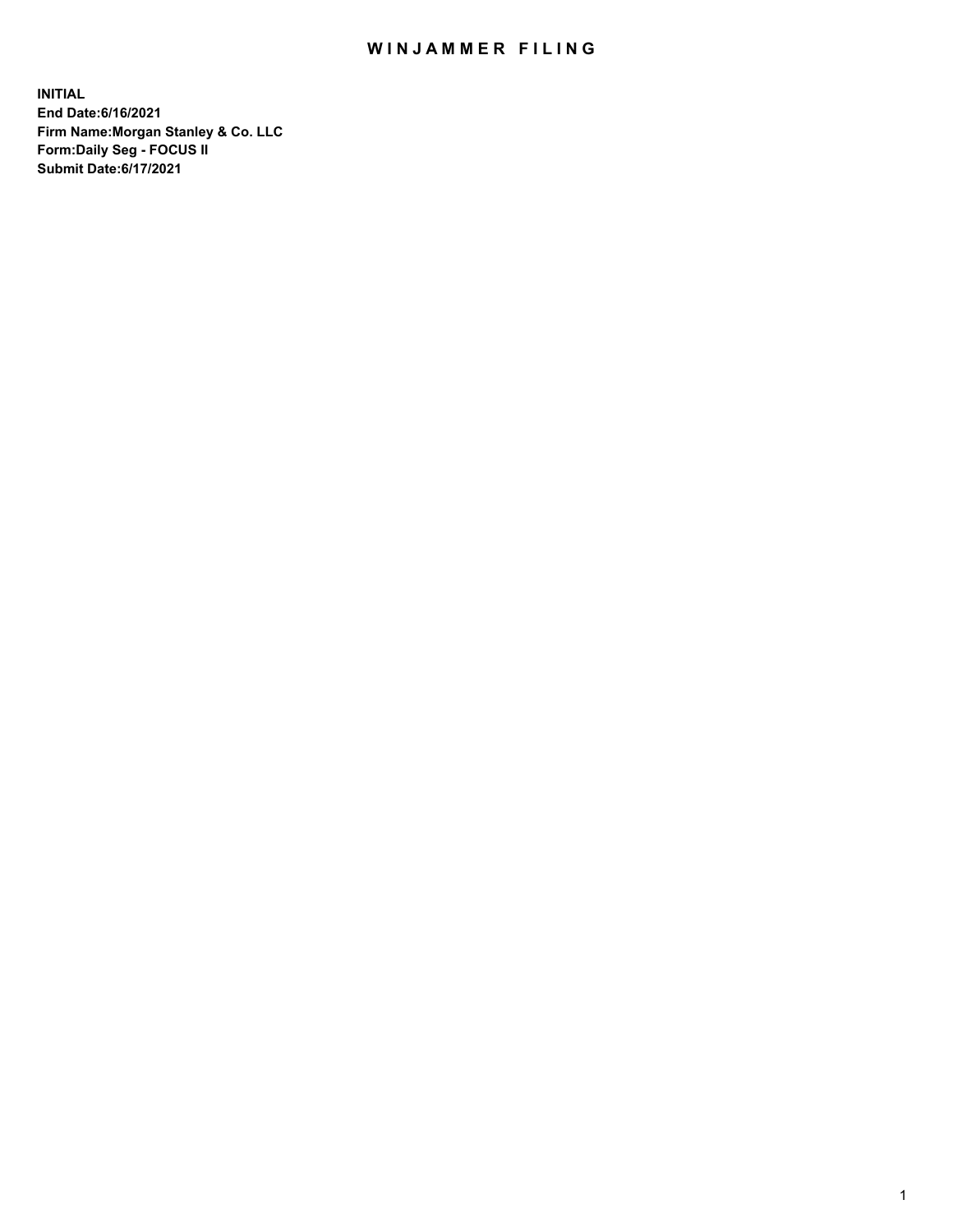**INITIAL End Date:6/16/2021 Firm Name:Morgan Stanley & Co. LLC Form:Daily Seg - FOCUS II Submit Date:6/17/2021 Daily Segregation - Cover Page**

| Name of Company                                                                                                                                                                                                                                                                                                                | <b>Morgan Stanley &amp; Co. LLC</b>                    |
|--------------------------------------------------------------------------------------------------------------------------------------------------------------------------------------------------------------------------------------------------------------------------------------------------------------------------------|--------------------------------------------------------|
| <b>Contact Name</b>                                                                                                                                                                                                                                                                                                            | <b>Ikram Shah</b>                                      |
| <b>Contact Phone Number</b>                                                                                                                                                                                                                                                                                                    | 212-276-0963                                           |
| <b>Contact Email Address</b>                                                                                                                                                                                                                                                                                                   | Ikram.shah@morganstanley.com                           |
| FCM's Customer Segregated Funds Residual Interest Target (choose one):<br>a. Minimum dollar amount: : or<br>b. Minimum percentage of customer segregated funds required:%; or<br>c. Dollar amount range between: and; or<br>d. Percentage range of customer segregated funds required between:% and%.                          | 235,000,000<br><u>0</u><br><u>00</u><br><u>00</u>      |
| FCM's Customer Secured Amount Funds Residual Interest Target (choose one):<br>a. Minimum dollar amount: ; or<br>b. Minimum percentage of customer secured funds required:%; or<br>c. Dollar amount range between: and; or<br>d. Percentage range of customer secured funds required between:% and%.                            | 140,000,000<br><u>0</u><br><u>00</u><br>0 <sub>0</sub> |
| FCM's Cleared Swaps Customer Collateral Residual Interest Target (choose one):<br>a. Minimum dollar amount: ; or<br>b. Minimum percentage of cleared swaps customer collateral required:% ; or<br>c. Dollar amount range between: and; or<br>d. Percentage range of cleared swaps customer collateral required between:% and%. | 92,000,000<br><u>0</u><br><u>00</u><br>00              |

Attach supporting documents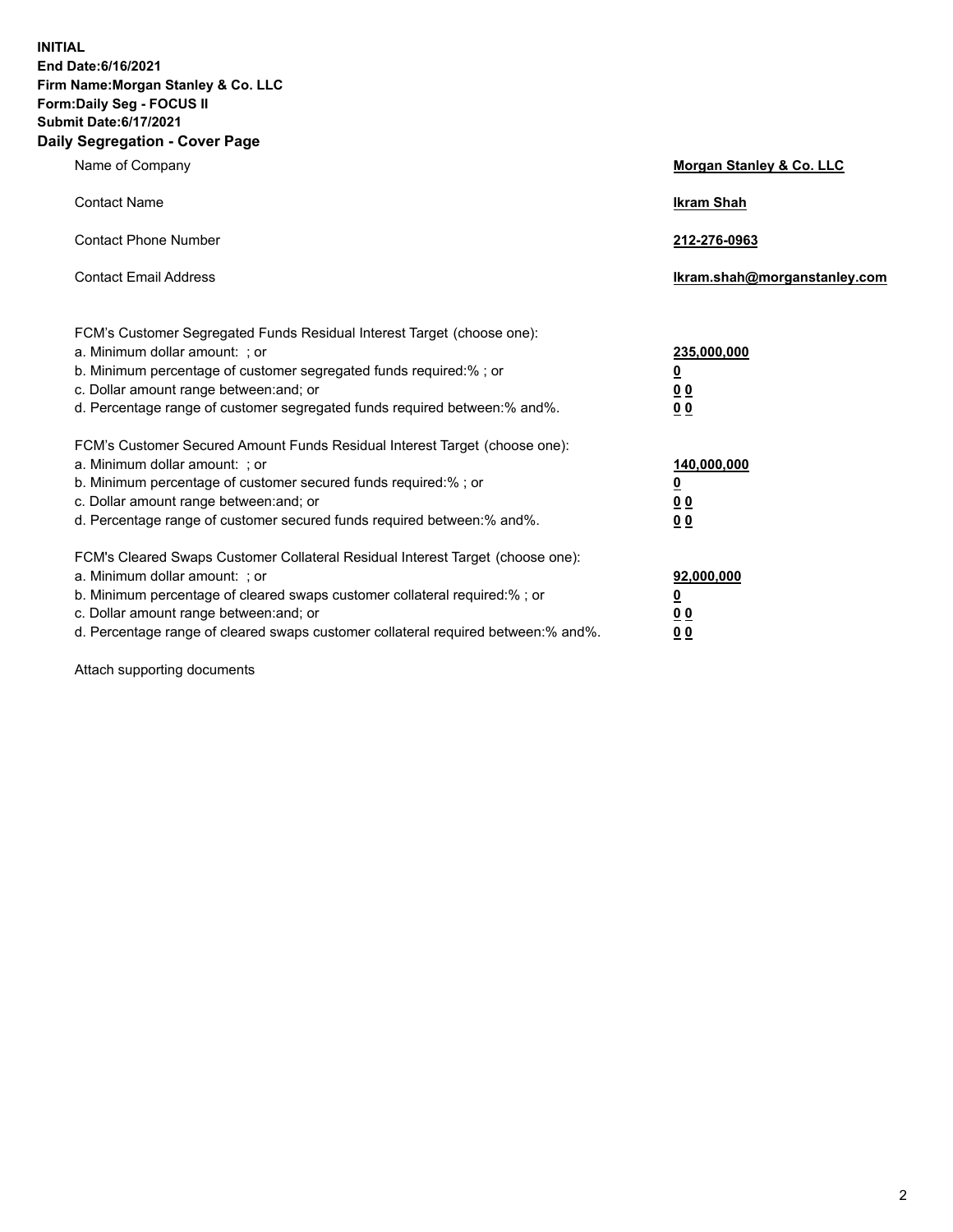# **INITIAL End Date:6/16/2021 Firm Name:Morgan Stanley & Co. LLC Form:Daily Seg - FOCUS II Submit Date:6/17/2021**

### **Daily Segregation - Secured Amounts**

Foreign Futures and Foreign Options Secured Amounts Amount required to be set aside pursuant to law, rule or regulation of a foreign government or a rule of a self-regulatory organization authorized thereunder 1. Net ledger balance - Foreign Futures and Foreign Option Trading - All Customers

- A. Cash **4,966,655,669** [7315]
	- B. Securities (at market) **2,203,970,274** [7317]
- 2. Net unrealized profit (loss) in open futures contracts traded on a foreign board of trade **672,543,128** [7325]
- 3. Exchange traded options
	- a. Market value of open option contracts purchased on a foreign board of trade **27,417,885** [7335]
	- b. Market value of open contracts granted (sold) on a foreign board of trade **-20,355,260** [7337]
- 4. Net equity (deficit) (add lines 1. 2. and 3.) **7,850,231,696** [7345]
- 5. Account liquidating to a deficit and account with a debit balances gross amount **38,329,615** [7351] Less: amount offset by customer owned securities **-36,628,222** [7352] **1,701,393**
- 6. Amount required to be set aside as the secured amount Net Liquidating Equity Method (add lines 4 and 5)
- 7. Greater of amount required to be set aside pursuant to foreign jurisdiction (above) or line 6.

#### FUNDS DEPOSITED IN SEPARATE REGULATION 30.7 ACCOUNTS

- 1. Cash in banks
	- A. Banks located in the United States **486,088,549** [7500]
	- B. Other banks qualified under Regulation 30.7 **470,474,321** [7520] **956,562,870**
- 2. Securities
	- A. In safekeeping with banks located in the United States **563,734,678** [7540]
	- B. In safekeeping with other banks qualified under Regulation 30.7 **42,589,627** [7560] **606,324,305**
- 3. Equities with registered futures commission merchants
	-
	- B. Securities **0** [7590]
	- C. Unrealized gain (loss) on open futures contracts **1,948,220** [7600]
	- D. Value of long option contracts **0** [7610]
	- E. Value of short option contracts **0** [7615] **20,690,051** [7620]
- 4. Amounts held by clearing organizations of foreign boards of trade
	- A. Cash **0** [7640]
	- B. Securities **0** [7650]
	- C. Amount due to (from) clearing organization daily variation **0** [7660]
	- D. Value of long option contracts **0** [7670]
	- E. Value of short option contracts **0** [7675] **0** [7680]
- 5. Amounts held by members of foreign boards of trade
	-
	-
	- C. Unrealized gain (loss) on open futures contracts **670,594,908** [7720]
	- D. Value of long option contracts **27,417,885** [7730]
	- E. Value of short option contracts **-20,355,260** [7735] **6,483,650,187**
- 6. Amounts with other depositories designated by a foreign board of trade **0** [7760]
- 7. Segregated funds on hand **0** [7765]
- 8. Total funds in separate section 30.7 accounts **8,067,227,413** [7770]
- 9. Excess (deficiency) Set Aside for Secured Amount (subtract line 7 Secured Statement Page 1 from Line 8)
- 10. Management Target Amount for Excess funds in separate section 30.7 accounts **140,000,000** [7780]
- 11. Excess (deficiency) funds in separate 30.7 accounts over (under) Management Target **75,294,324** [7785]

### **0** [7305]

[7354] **7,851,933,089** [7355]

#### **7,851,933,089** [7360]

[7530]

[7570]

A. Cash **18,741,831** [7580]

 A. Cash **4,208,346,686** [7700] B. Securities **1,597,645,968** [7710] [7740] **215,294,324** [7380]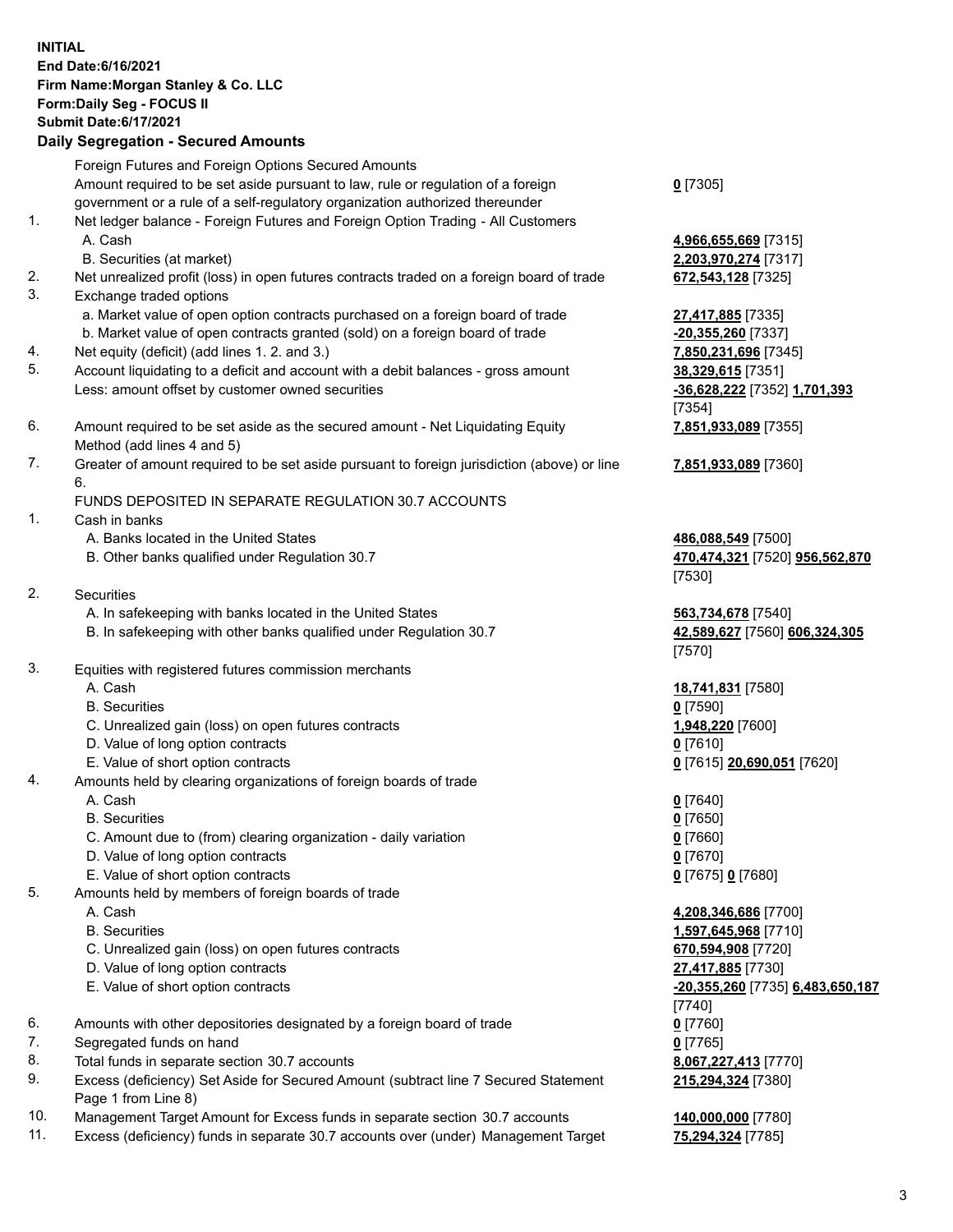**INITIAL End Date:6/16/2021 Firm Name:Morgan Stanley & Co. LLC Form:Daily Seg - FOCUS II Submit Date:6/17/2021 Daily Segregation - Segregation Statement** SEGREGATION REQUIREMENTS(Section 4d(2) of the CEAct) 1. Net ledger balance A. Cash **15,651,065,149** [7010] B. Securities (at market) **8,186,183,305** [7020] 2. Net unrealized profit (loss) in open futures contracts traded on a contract market **737,760,619** [7030] 3. Exchange traded options A. Add market value of open option contracts purchased on a contract market **879,644,239** [7032] B. Deduct market value of open option contracts granted (sold) on a contract market **-428,991,068** [7033] 4. Net equity (deficit) (add lines 1, 2 and 3) **25,025,662,244** [7040] 5. Accounts liquidating to a deficit and accounts with debit balances - gross amount **538,405,165** [7045] Less: amount offset by customer securities **-534,060,867** [7047] **4,344,298** [7050] 6. Amount required to be segregated (add lines 4 and 5) **25,030,006,542** [7060] FUNDS IN SEGREGATED ACCOUNTS 7. Deposited in segregated funds bank accounts A. Cash **2,724,249,611** [7070] B. Securities representing investments of customers' funds (at market) **0** [7080] C. Securities held for particular customers or option customers in lieu of cash (at market) **2,397,158,329** [7090] 8. Margins on deposit with derivatives clearing organizations of contract markets A. Cash **15,033,941,406** [7100] B. Securities representing investments of customers' funds (at market) **0** [7110] C. Securities held for particular customers or option customers in lieu of cash (at market) **5,286,248,170** [7120] 9. Net settlement from (to) derivatives clearing organizations of contract markets **-985,756,483** [7130] 10. Exchange traded options A. Value of open long option contracts **879,644,239** [7132] B. Value of open short option contracts **-428,991,068** [7133] 11. Net equities with other FCMs A. Net liquidating equity **9,496,820** [7140] B. Securities representing investments of customers' funds (at market) **0** [7160] C. Securities held for particular customers or option customers in lieu of cash (at market) **0** [7170] 12. Segregated funds on hand **502,776,806** [7150] 13. Total amount in segregation (add lines 7 through 12) **25,418,767,830** [7180] 14. Excess (deficiency) funds in segregation (subtract line 6 from line 13) **388,761,288** [7190] 15. Management Target Amount for Excess funds in segregation **235,000,000** [7194]

16. Excess (deficiency) funds in segregation over (under) Management Target Amount Excess

**153,761,288** [7198]